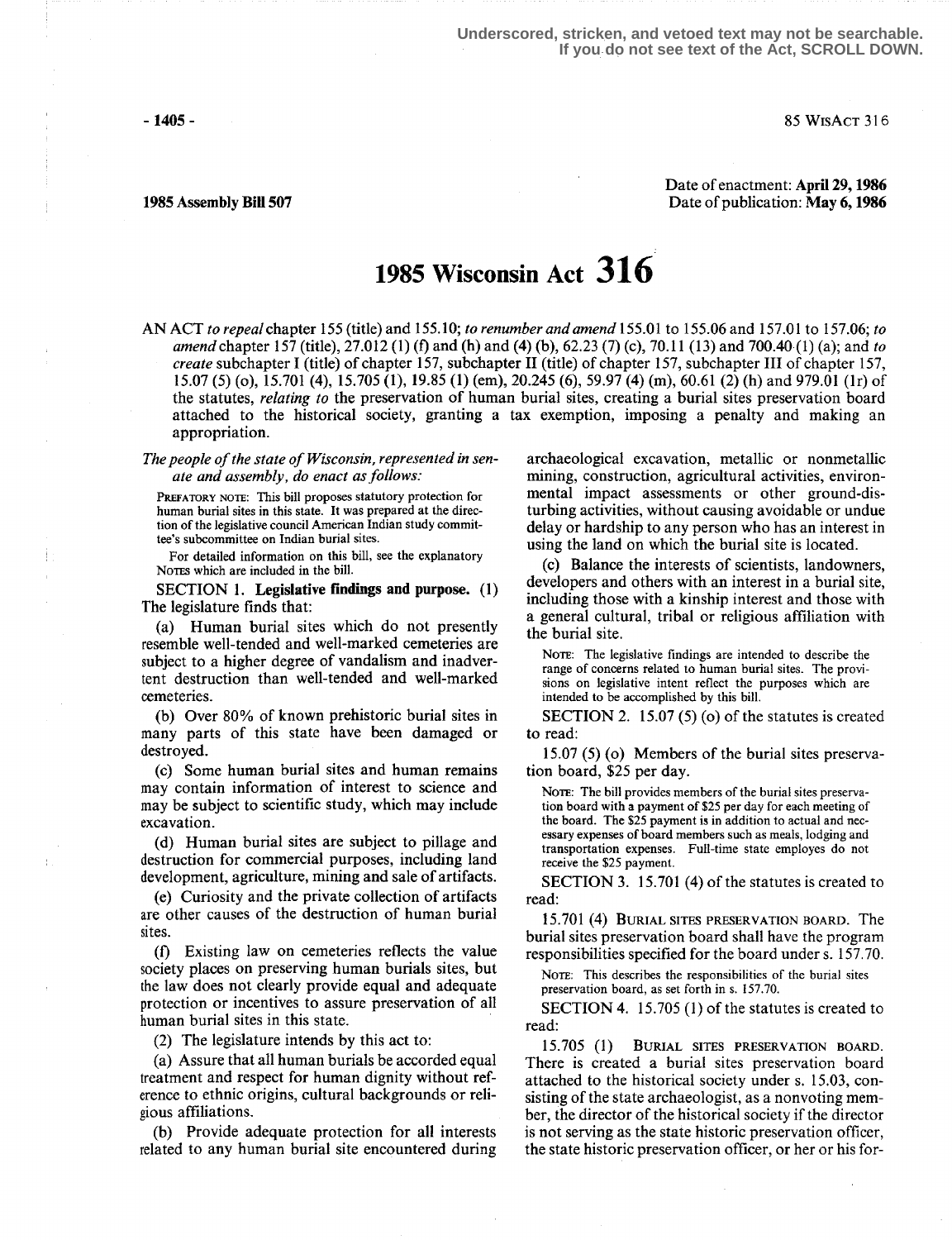**Underscored, stricken, and vetoed text may not be searchable. If you do not see text of the Act, SCROLL DOWN.**

### $85 W$ ISACT 316 - 1406 -

mally appointed designee, who shall be a nonvoting member unless the director of the historical society is serving as the state historic preservation officer, and the following members appointed for 3-year terms:

(a) Three members, selected from a list of names submitted by the Wisconsin archeological survey, who shall have professional qualifications in the fields of archaeology, physical anthropology, history or a related field.

(b) Three members who shall be members of federally recognized Indian tribes or bands in this state, selected from names submitted by the Great Lakes inter-tribal council and the Menominee tribe. Each such member shall be knowledgeable in the field of tribal preservation planning, history, archaeology or a related field or shall be an elder, traditional person or spiritual leader of his or her tribe.

NorE: The bill creates a burial sites preservation board, which will meet at least once every 3 months. The members of the board are nominated by the governor, and with the advice and consent of the senate appointed for 3-year terms.

The burial sites preservation board is attached, for administrative purposes only, to the historical society. The board has policy-making powers related to the burial sites preservation program and quasi-judicial powers related to decisions regarding permits for the disturbance of burial sites. The powers and duties of the board are created and set forth, in detail, in s. 157.70.

SECTION 5. 19.85 (1) (em) of the statutes is created to read:

19 .85 (1) (em) Deliberating under s. 157.70 if the location of a burial site, as defined in s.  $157.70(1)(b)$ , is a subject of the deliberation and if discussing the location in public would be likely to result in disturbance of the burial site.

NOTE: As a general rule, all meetings of governmental bodies must be held in open session . Meetings must be held at a place reasonably accessible to members of the public and open to all citizens at all times. The statutes provide various exemptions which permit a governmental body to meet in closed session.

This bill creates an exemption to permit the burial sites preservation board to meet in closed session for purposes of discussions which involve the location of a burial site if disclosure of the location to the public would be likely to result in disturbance of the burial site. The following points should be noted:

1. The exemption is not mandatory. The board will have to decide, on a case-by-case basis, whether to use the exemption.

2. The exemption is drafted narrowly. The board will not be able to use the exemption in all of its deliberations related to burial sites.

3. The board will be able to split its deliberations on specific burial sites into 2 segments . The board can conduct part of the discussion in open session, instructing parties not to mention the location of the burial site. The board can then commence a closed session, restricted to those aspects of the burial site which cannot be discussed without reference to its location.

1985-86 1986-87

SECTION 6. 20.005 (3) (schedule) of the statutes: at the appropriate place, insert the following amounts for the purposes indicated:

## 20.245 **Historical society**<br>(6) **BURIAL SITE CA**

BURIAL SITE CATALOG

AND EXCAVATION<br>(a) General

General program operations GPR A -0- 67,448

SECTION 7. 20.245 (6) of the statutes is created to read:

20.245 (G) BURIAL SITE CATALOG AND EXCAVATION. (a) General program operations. The amounts in the schedule for the catalog of burial sites under s. 157.70 (2) and excavations of burial sites under s. 157.70 (4)  $(c)$  3. a.

NoTe: The bill provides an appropriation to the historical society for the purpose of implementing the new statutes related to the protection of burial sites .

SECTION 8. 27 .012 (1) (f) and (h) and (4) (b) of the statutes are amended to read:

 $27.012$  (1) (f) "Object" means a man-made an article, implement or other item of archaeological interest. "Object" does not include human remains, as defined in s.  $157.70$  (1) (f).

(h) "State site" or "state archaeological site" means a land or water area, owned by this state, where there are objects or other evidence of archaeological interest. This term includes Those terms include all aboriginal mounds and earthworks, ancient burial grounds, prehistoric and historical ruins, Indian mounds and objects and other archaeological and historical fea-

tures on state land. Those terms do not include any burial site, as defined in s. 157.70 (1) (b).

(4) (b) If a site is located on privately owned land, persons any person wishing to dig or excavate at such a site afe is strongly encouraged to secure a permit to do so. The applicant for a permit must submit the written consent of the owner. The director may not issue such a permit for any site which is a burial site, as defined in s. 157.70 (1) (b).

NOTE: Currently, s. 27.012 requires a permit for archaeological activities on state land and reserves to the state title to all objects found and data gathered in field archaeology on state sites. This statute is administered by the state archaeologist, an appointee of the director of the historical society.

The amendment to s. 27.012 removes burial sites located on state property from the archaeological permit procedure and makes the burial sites subject to the procedure under s. 157 .70 .

SECTION 9. 59.97 (4) (m) of the statutes is created to read:

59 .97 (4) (m) Burial sites, as defined in s. 157.70 (1)  $(b)$ .

NOTE: This provision is added to the list of purposes for which county zoning authority may be exercised. The current statutory list of county zoning purposes already includes simi-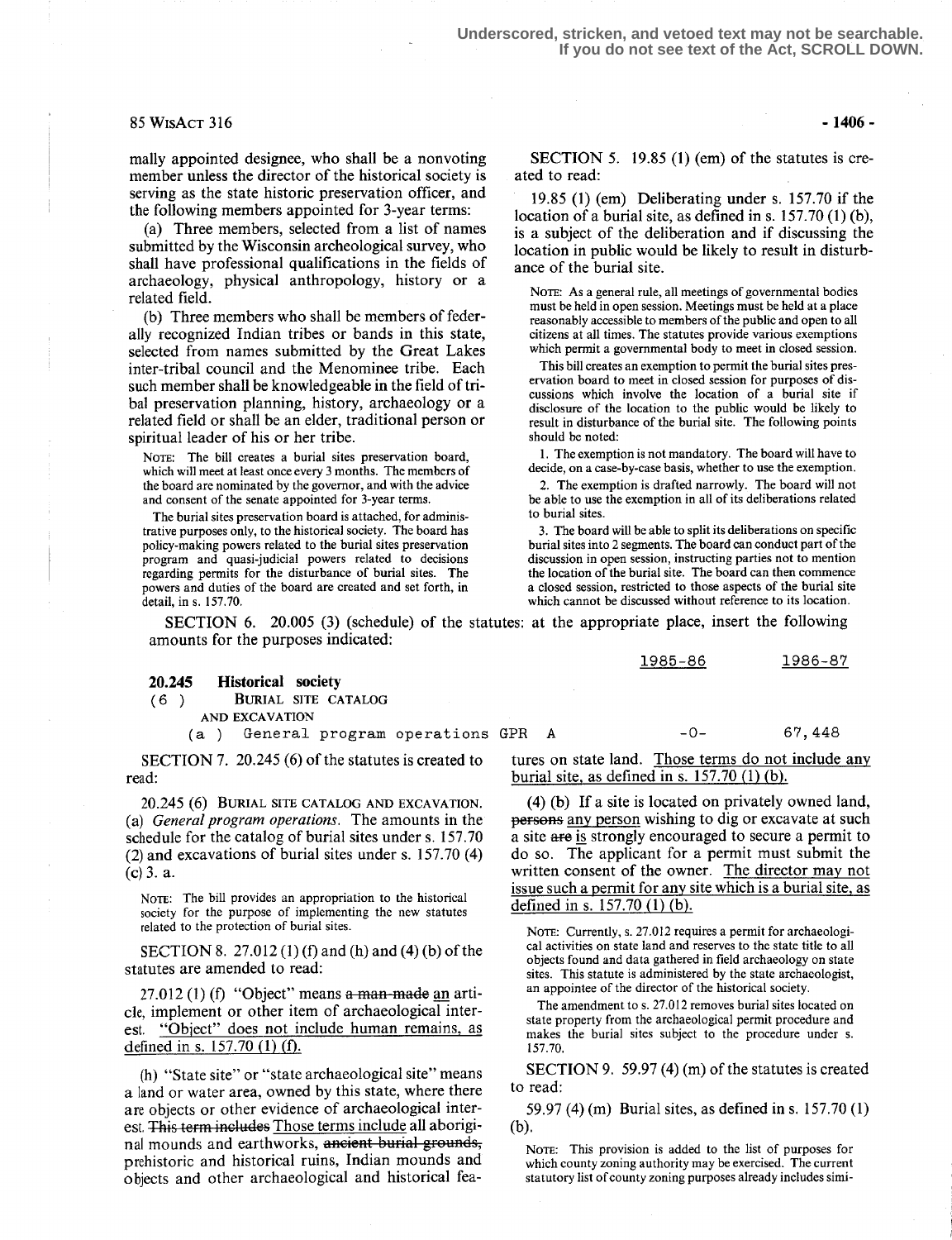**Underscored, stricken, and vetoed text may not be searchable. If you do not see text of the Act, SCROLL DOWN.**

### -1407- 85 WisAcT 316

lar authority which permits counties to regulate historic landmarks and historic districts .

Existing county zoning authority would permit zoning which would result in the protection of burial sites by creating conservancy districts or similar land use protections . The creation of a specific reference to burial sites is intended to serve 2 purposes :

1. It will remove any potential doubt that a county has statutory authority to protect burial sites through its zoning ordinance.

2. By creating explicit authority to protect burial sites, this language will encourage the protection of burial sites by identifying the protection of burial sites as an appropriate governmental function.

The subcommittee recognizes that tribal zoning within areas subject to tribal jurisdiction could also provide protection for burial sites. Tribal zoning would supersede municipal zoning which applies to the same land area.

SECTION 10. 60.61 (2) (h) of the statutes is created to read:

60.61 (2) (h) Provide for the preservation of burial sites, as defined in s. 157.70 (1) (b).

NOTE: This language pertains to town zoning authority. The purpose of this language is explained in the Nore to s. 59.97 (4) (m).

SECTION 11.  $62.23$  (7) (c) of the statutes is amended to read:

62.23 (7) (c) Purposes in view. Such regulations shall be made in accordance with a comprehensive plan and designed to lessen congestion in the streets; to secure safety from fire, panic and other dangers; to promote health and the general welfare; to provide adequate light and air, including access to sunlight for solar collectors and to wind for wind energy systems; to encourage the protection of groundwater resources; to prevent the overcrowding of land; to avoid undue concentration of population; to facilitate the adequate provision of transportation, water, sewerage, schools, parks and other public requirements; and to preserve burial sites, as defined in s. 157.70 (1) (b) . Such regulations shall be made with reasonable consideration, among other things, of the character of the district and its peculiar suitability for particular uses, and with a view to conserving the value of buildings and encouraging the most appropriate use of land throughout such city.

NOTE: This language pertains to the zoning authority of cities, villages and towns exercising village powers. The purpose of this language is explained in the Nore to s. 59.97  $(4)$  (m).

SECTION 12. 70.11 (13) of the statutes is amended to read:

70.11 (13) CEMETERIES . Land owned by cemetery associations and used exclusively as public burial grounds and tombs and monuments therein, and privately owned burial lots; land adjoining such burial grounds, owned and occupied exclusively by the association for cemetery purposes; personal property owned by any cemetery association and necessary for the care and management of burial grounds; burial sites and contiguous lands which are cataloged under s. 157 .70 (2) (a).

NOTE: This bill provides a property tax exemption for land containing a burial site which is entered in the state catalog of burial sites under s. 157.70. This makes the property tax treatment of burial sites consistent with the property tax treatment of cemeteries. The director of the historical society identifies and records burial sites in the catalog, and determines the amount of contiguous land necessary to protect the burial site from disturbance.

SECTION 13. Chapter 155 (title) of the statutes is repealed.

SECTION 14. 155.01 to 155.06 of the statutes are renumbered 157.01 to 157.06, and 157.04, as renumbered, is amended to read:

157.04 Penalty. Any officer or person having a corpse in charge, and refusing to report and deliver it, when required by this chapter subchapter, or violating the provisions forbidding sale or delivery thereof, to be used outside the state, shall be liable to the person, university or medical school aggrieved, in the sum of fifty dollars \$50.

SECTION 15. 155.10 of the statutes is repealed.

NOTE: This section of existing law prohibits disturbance of a burial site and is punishable by imprisonment or a fine of up to \$500. Presumably it would apply to any burial site. It has been repealed and is incorporated into the penalty provisions of s. 157.70, as created in this bill.

SECTION 16. Chapter 157 (title) of the statutes is amended to read:

### CHAPTER 157 CEMETERIES DISPOSITION OF HUMAN REMAINS

SECTION 17. Subchapter I (title) of chapter 157 of the statutes is created to read:

> CHAPTER 157 SUBCHAPTER I **CORPSES**

[to precedes . 157.01]

SECTION 18. 157.01 to 157.06 of the statutes are renumbered 157.061 to 157.065, and 157.061 (intro.), as renumbered, is amended to read:

157.061 Definitions. (intro.) As used Except as otherwise provided, in this chapter subchapter:

NOTE: These sections combine present ch. 155 on corpses and present ch. 157 on cemeteries into one chapter (ch. 157) with a new title; each old chapter being a subchapter of the new chapter .

SECTION 19. Subchapter II (title) of chapter 157 of the statutes is created to read:

CHAPTER 157

SUBCHAPTER II

**CEMETERIES** 

[to precedes. 157.061]

SECTION 20. Subchapter III of chapter 157 of the statutes is created to read:

### CHAPTER 157

SUBCHAPTER III

BURIAL SITES PRESERVATION

157.70 Burial sites preservation. (1) DEFINITIONS. In this section: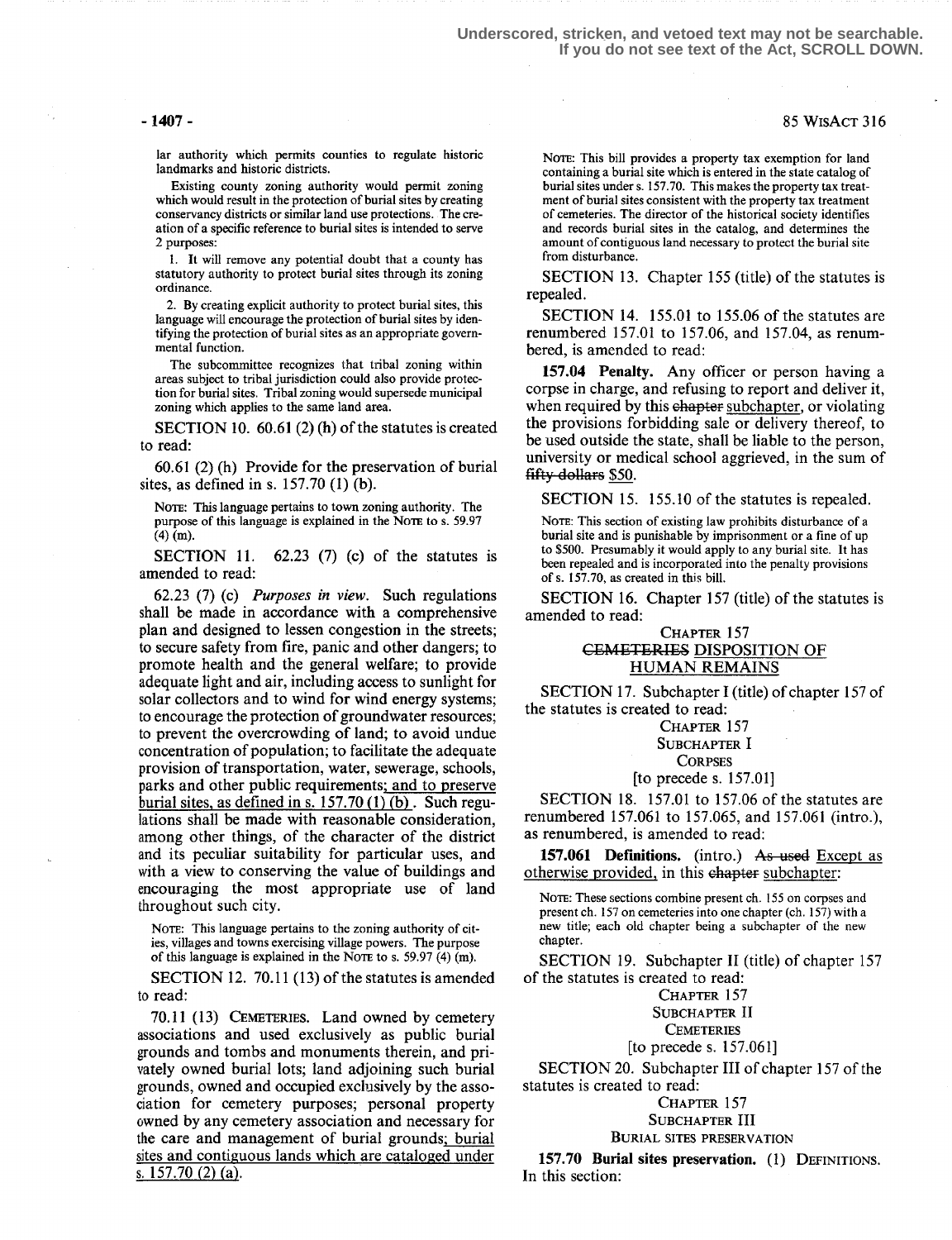### $85 W$ ISACT 316 - 1408 -

(a) "Board" means the burial site preservation board.

(b) "Burial site" means any place where human remains are buried.

(c) "Cataloged" means recorded under sub. (2) (a), (4) (e) or (6) (c).

(d) "Director" means the director of the historical society or his or her formally appointed designee.

(e) "Disturb" includes defacing, mutilating, injuring, exposing, removing, destroying, desecrating or molesting in any way.

(f) "Human remains" means any part of the body of a deceased person in any stage of decomposition.

(g) "Interest" means an interest based on any of the following:

1. Direct kinship.

2. A cultural, tribal or religious affiliation.<br>3. A scientific, environmental or educ

A scientific, environmental or educational purpose.

4. Land use.

Ŧ.

5. A commercial purpose not related to land use which is consistent with the purposes of this section.

6. Any other interest which the board deems to be in the public interest .

(h) "Owner" means a person who owns or leases land on which a burial site is located.

(i) "Qualified archaeologist" means an individual who has a graduate degree in archaeology, anthropology or a closely related field and at least one year of full-time professional experience or equivalent specialized training in archaeological or physical anthropological research, administration or management, at least 4 months of supervised field and analytic experience in general North American archaeology or physical anthropology and a demonstrated ability to carry research to completion.

(2) DIRECTOR'S DUTIES. The director shall:

(a) Under a special inspection warrant as required under s. 66.122, identify and record in a catalog burial sites in this state, together with sufficient contiguous land necessary to protect the burial site from disturbance, and notify in writing every owner of a burial site so recorded and any county or local historical society in the county where the burial site is located. Any information in the catalog related to the location of any burial site, the disclosure of which would be likely to result in the disturbance of the burial site, is not subject to s. 19.35 (1). The notice shall include information about the permit required under sub. (5) and the toll free number the owner may call for more information.

(b) Identify and record in a catalog burial sites likely to be of archaeological interest or areas likely to contain burial sites. Any information in the catalog related to the location of any burial site likely to be of archaeological interest or of any area likely to contain a burial site, the disclosure of which would be likely to

result in the disturbance of the burial site, is not subject to s. 19.35 (1) .

(c) Make recommendations concerning burial sites on private property for acquisition by the state or other public agencies to preserve the burial sites.

(d) Provide for and publicize a telephone service which allows any person in this state to call, without charge, the director to report a discovery or disturbance of a burial site.

(e) Establish a registry for any person whom the board determines to have an interest in a cataloged burial site or class of cataloged burial sites under sub. (2m) (b) or (c). The registry shall include the name of every person whom the board determines to have an interest in the preservation of a burial site or in providing for the reinterment of the human remains and objects related to burial in the burial site if the burial site is disturbed and identify the burial site in which the person is determined to have an interest. Any information in the registry related to the location of any burial site, the disclosure of which would be likely to result in disturbance of the burial site, is not subject to disclosure under to s. 19.35 (1).

(f) Assist owners in identifying persons to be notified under sub.  $(5)$  (b) 2.

(g) Assist Indian tribes, state agencies and other persons in any negotiation with any federal agency for the preservation of burial sites and human remains.

(h) Mediate, upon application of any owner or person in the registry under par. (e), any dispute related to the disturbance or proposed disturbance of a burial site.

(i) Cause a cataloged burial site to be recorded by the register of deeds of the county in which the burial site is located. The historical society shall reimburse the county for the cost of recording under this paragraph from the appropriation under s. 20.245 (6) (a).

(2m) BOARD DUTIES. The board shall:

(a) Meet at least every 3 months.

(b) Determine which Indian tribes in this state have an interest in any cataloged burial site or class of cataloged burial sites and notify the director for entry in the registry under sub. (2) (e).

(c) Determine which applicants for entry in the registry under sub. (2p) have an interest in a cataloged burial site or class of cataloged burial sites.

(d) As it deems necessary, review determinations of the director and the division of hearings and appeals in the department of administration under sub. (5).

As it deems necessary, review disposition actions taken by the director under sub. (6).

(f) As it deems appropriate, approve transfers of burial sites under sub. (6m) (b) 2.

(2p) APPLICATION FOR REGISTRY. Any person may apply to the board for entry in the registry and shall indicate in which burial site she or he is claiming an interest.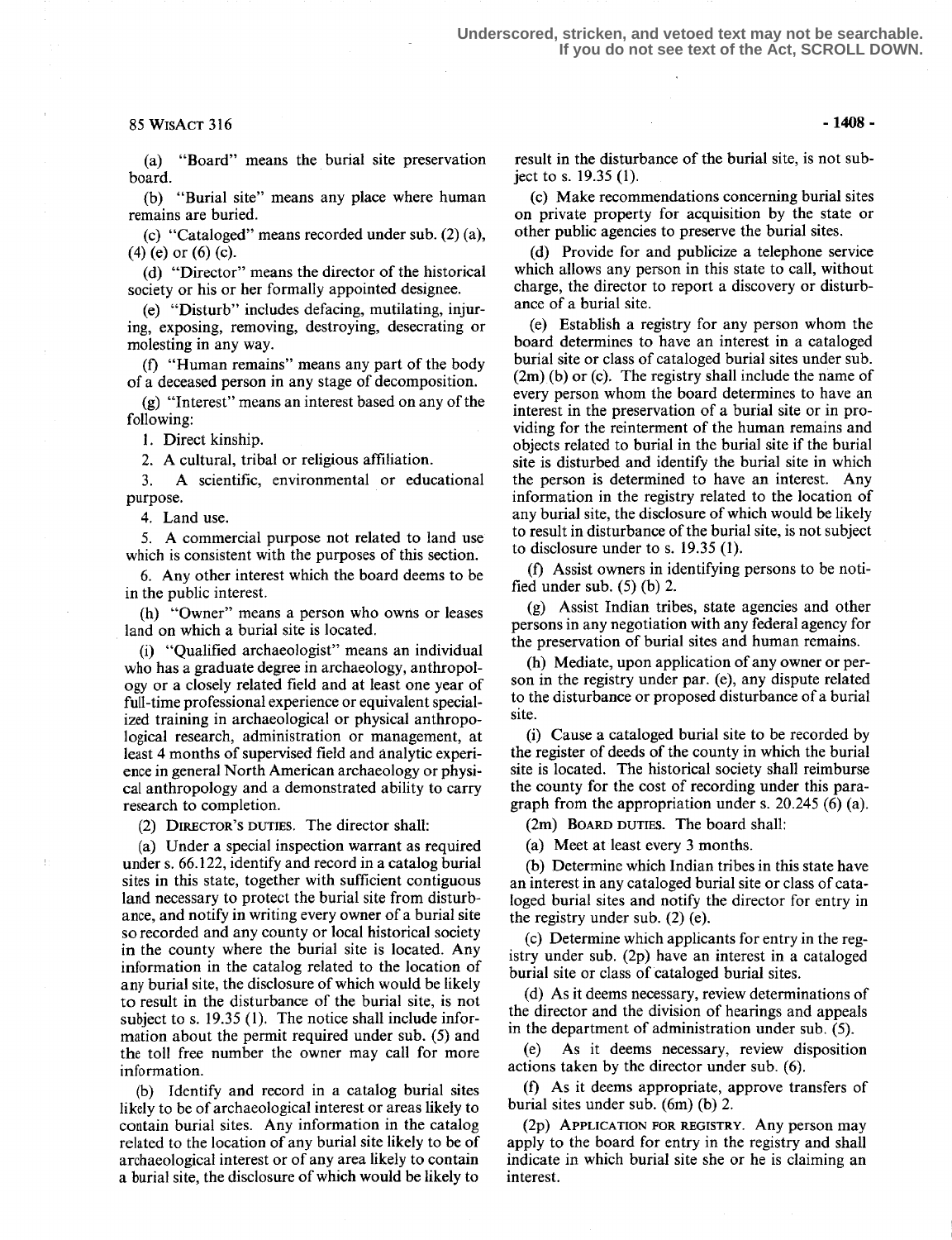### - 1409 -

(2r) SITE DISTURBANCE PROHIBITED. Except as provided under subs. (4) and (5), no person may intentionally cause or permit the disturbance of a burial site. This subsection does not prohibit normal agricultural or silvicultural practices which do not disturb the human remains in a burial site or the surface characteristics of a burial site.

REPORT OF DISTURBED BURIAL SITES. (a) Except as provided under s. 979.01, a person shall immediately notify the director if the person knows or has reasonable grounds to believe that a burial site is being disturbed or may be disturbed contrary to the requirements of subs.  $(4)$  and  $(5)$ .

(b) Upon receipt of any notice under par. (a), the director shall determine if the burial site which is the subject of the notice has been cataloged under sub. (2)  $(a)$ .

(4) PROCEDURE FOR UNCATALOGED BURIAL SITES. If the director determines that a burial site reported under sub. (3) is not cataloged under sub. (2) (a), he or she shall immediately notify the owner of the burial site of the procedure under this subsection and of the liabilities and penalties which apply for failure to comply with the procedure. If the director deems it appropriate, he or she may give notice to the board, and to any person who has or may have an interest in the burial site, that a burial site has been reported under sub.<br>(3).

(b) No owner who has received notice under par. (a) may in any way intentionally cause or permit any activity which would disturb the burial site which is the subject of the notice unless authorized by the director under par. (c) 2 or (d).

(c) 1. Using information available concerning the burial site and the proposed activity, the director shall determine whether the proposed activity will disturb the burial site and whether the registry under sub. (2) (e) shows that any person has an interest in the burial site .

2. If the director determines that the proposed activity will not disturb the burial site or will disturb a burial site in which no person is shown on the registry under sub. (2) (e) to have an interest, he or she shall notify the owner of the owner's right to cause or permit the activity.

If the director determines that the proposed activity will disturb a burial site in which any other person who is not the owner is shown on the registry under sub. (2) (e) to have an interest and that the interest is substantial, the director shall notify the owner that the owner may not cause or permit the activity unless the owner does one of the following:

a. Authorizes the director or a qualified archaeologist approved by the director to excavate the burial site to remove and analyze any human remains and objects related to the burial in the burial site from the burial site within a reasonable time, beginning within 30 days of when ground conditions permit, for disposition under sub. (6).

b. Changes the proposed activity so as not to disturb any burial site.

(d) If the director determines that an owner has satisfied the requirements under par. (c) 3, he or she shall notify the owner of the owner's right to cause or permit any activity which is in keeping with the owner's action under par. (c) 3 .

(e) If under par. (c) 3. a all human remains and objects related to the burial in a burial site reported under sub. (3) (a) are not removed from the burial site, the director shall enter the burial site into the record prepared under sub. (2) (a).

(f) The director shall submit a written report to the board of any determination which he or she makes under this subsection.

(S) PROCEDURE FOR CATALOGED BURIAL SITES. No person may intentionally cause or permit the disturbance of a cataloged burial site without a permit from the director issued under this subsection.

(b) Any person who intends to cause or permit any activity on a cataloged burial site which in any way might disturb the burial site shall:

<sup>1</sup> . Apply to the director for a permit to disturb the burial site. The application shall include the purpose of the disturbance and the names and addresses of any persons notified under subd. 2. The director shall send the applicant the names of any person in the registry with an interest in the burial site.

2. On a form provided by the director, notify any person whose name the director has sent under subd. 1 of the proposed disturbance. The notice to any person under this subdivision shall include information on the notified person's right to a hearing on whether the director should grant a permit to disturb the burial site.

(c) 1 . Upon request of the applicant or any person notified under par. (b), or if the director determines that a hearing is necessary, the director shall request the division of hearings and appeals in the department of administration to conduct a hearing on whether a permit should be issued to disturb the burial site which is the subject of the request. If in any part of the hearing the location of a burial site is the subject of the testimony, such part of the hearing shall be conducted in a session closed to the public and the record of such part of the hearing shall be exempt from disclosure under s. 19.35 (1).

1m. If a hearing is not requested or determined to be necessary under subd. 1, the director shall determine whether a permit should be issued to disturb the burial site which is the subject of the application under par. (b) 1. If the director determines that the benefits to the permit applicant in disturbing the burial site outweigh the benefits to all other persons shown on the registry under sub. (2) (e) to have an interest in not disturbing the burial site, the director shall grant a permit to disturb the burial site. In making the determination, the director shall consider the interest of the public in addition to any other interests. If the direc-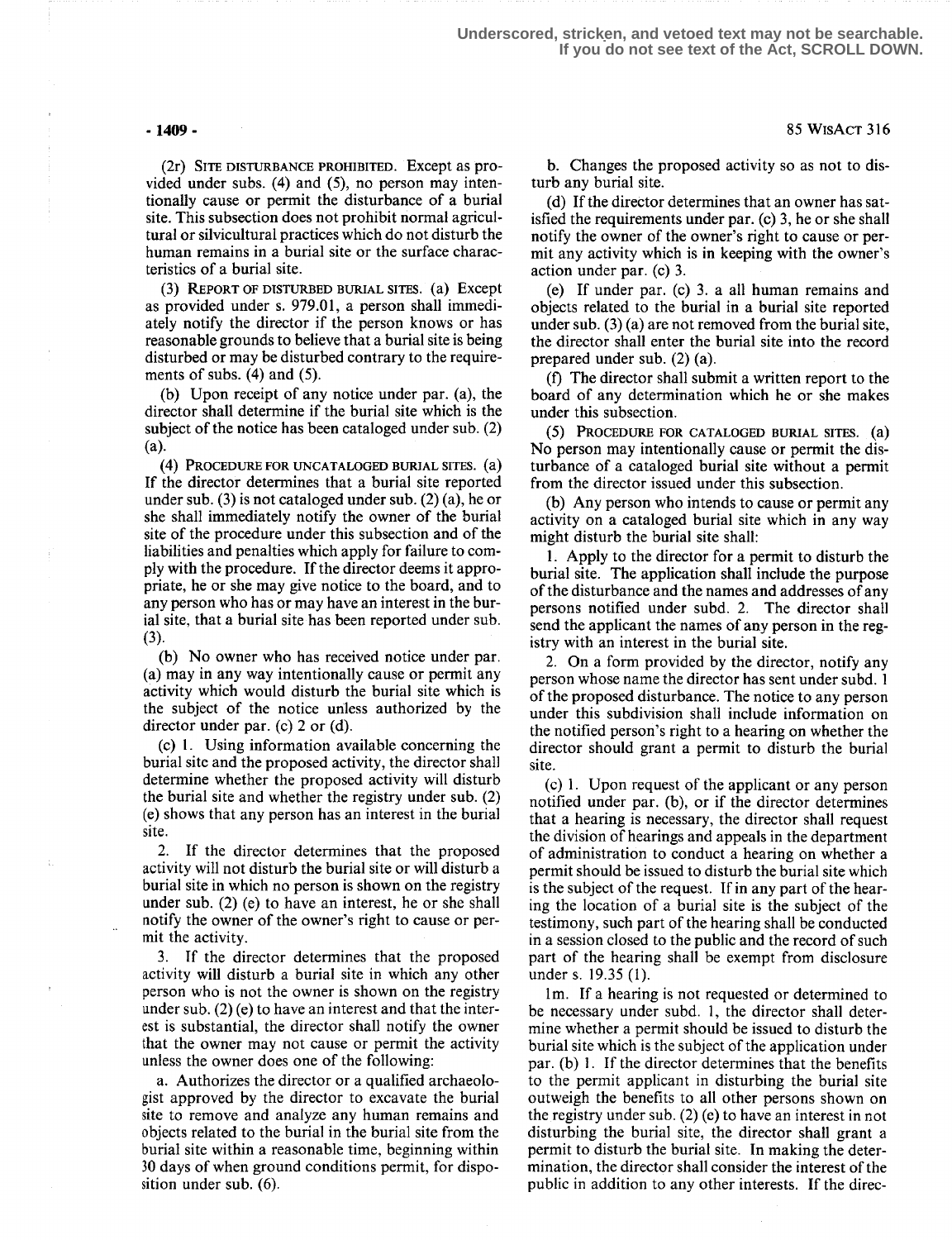### $85 WISACT 316$  -1410 -

tor determines that any of the following classes of interest are represented, the director shall weight the interests in the following order of priority:

a. Direct kinship.

b. A cultural, tribal or religious affiliation.<br>c. A scientific, environmental or educ

A scientific, environmental or educational purpose.

d. Land use.

e. A commercial purpose not related to land use which is consistent with the purposes of this section.

f. Any other interest which the director deems to be in the public interest.

2. If a hearing is requested or determined to be necessary under subd. 1, the division of hearings and appeals in the department of administration shall conduct a hearing to determine whether the benefits to the permit applicant in disturbing the burial site outweigh the benefits to all other persons shown on the registry under sub.  $(2)$  (e) to have an interest in not disturbing the burial site. If the division finds in favor of the applicant, the division shall issue a determination in favor of granting a permit to disturb a burial site which is the subject of the hearing under this paragraph. In making the determination, the division shall consider the interest of the public in addition to the interests of the parties. If any of the following classes of interest are represented in the hearing, the division shall weight the interests in the following order of priority:

a. Direct kinship.

b. A cultural, tribal or religious affiliation.<br>c. A scientific, environmental or educ

A scientific, environmental or educational purpose.

d. Land use.

e. A commercial purpose not related to land use which is consistent with the purposes of this section.

f. Any other interest which the board deems to be in the public interest.

2m. If the division makes a determination for granting a permit to disturb a burial site which is the subject of the hearing under this paragraph, the division may determine the person to whom the human remains and objects related to the burial in the burial site should be transferred for analysis and reinterment or other appropriate disposition when the burial site is disturbed. In making such a determination, the division shall follow the order of priority prescribed in sub. (6) (a).

<sup>3</sup> . If the determination under subd. lm or 2 is for granting a permit to disturb a burial site which is the subject of the hearing under this paragraph, the director shall grant the permit if the owner authorizes the director or a qualified archaeologist approved by the director to excavate the burial site to remove, within a reasonable time, beginning within 30 days of when ground conditions permit, for disposition under sub. (6), any human remains and objects related to the burial in the burial site to be disturbed under the permit.

4. A permit issued under this subsection may be subject to any condition or exemption deemed necessary to limit the disturbance of a burial site or to minimize any other burden on any person affected by granting the permit.

5. Any party in a hearing under this paragraph may appeal the determination under subd. lm or 2 to the board.

(6) DISPOSITION OF HUMAN REMAINS REMOVED FROM BURIAL sites. (a) If human remains and objects related to the burial in the site are removed from a burial site under sub.  $(4)$  (c) 3. a or  $(5)$  (c) 3 and the division has not determined under sub. (5) (c) 2m the person to whom such remains and objects should be transferred for analysis and reinterment or other appropriate disposition, the director shall notify any person in the registry under sub. (2) (e) with an interest in the analysis and reinterment or appropriate disposition of such human remains and objects. The director shall transfer the remains and objects to such person for appropriate reinterment or other appropriate disposition upon receipt of a written application by any person with an interest in the analysis and reinterment or other appropriate disposition based on the following, in the order of priority stated, when persons in prior classes are not available at the time of application and in the absence of actual notice of opposition by a member of the same or a prior class:

1. Direct kinship.

2. A cultural, tribal or religious affiliation.<br>3. A scientific, environmental or educ

A scientific, environmental or educational purpose.

4. Any other interest which the board deems to be in the public interest.

(b) If the director cannot identify any person with an interest in reinterring the human remains and objects received under par. (a), the director shall provide for reinterment or other disposition of the human remains and objects in an appropriate manner.

(c) The director shall enter into the catalog prepared under sub. (2) (a) the site of any reinterment under par. (a) or  $(b)$ .

(d) The director shall submit to the board a written report of any disposition action taken under this subsection.

(e) The board may review and modify any disposition action taken by the director under this subsection.

(6m) BURIAL SITES ON PUBLIC LANDS. (a) In this subsection, "municipality" has the meaning given under s. 66.066 (1) (a) and includes the state.

(b) Notwithstanding any other provision of this section, a municipality:

1. May not intentionally cause or permit the disturbance of any burial site on land it owns.

2. May not transfer any burial site to any person who is not a municipality unless the transfer provides for preservation of the burial site from any disturb-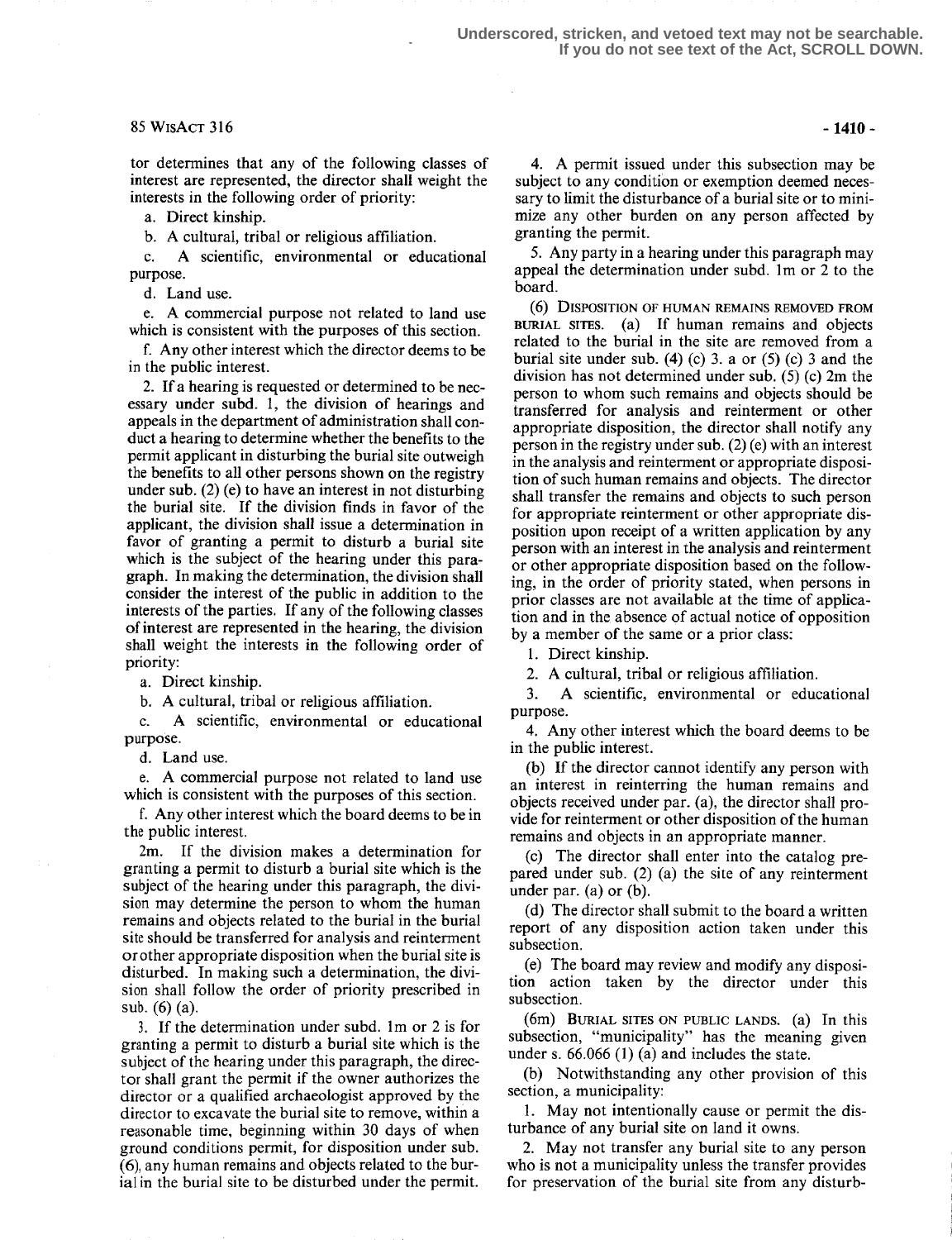$\mathbf{I}$ 

ance by any person and unless the transfer is approved by the board.

3. Shall endeavor to take positive action to preserve any burial site on land it owns through appropriate land use management including but not limited to appropriate multiuse purposes such as nature preserves.

(7) ACTION BY ATTORNEY GENERAL. Upon request of the board, the attorney general or the district attorney of the proper county shall aid in any investigation, inspection, hearing or trial had under the provisions of this section and shall institute and prosecute all necessary actions or proceedings for the enforcement of such provisions and for the punishment of violations of the same. The attorney general or district attorney so requested shall report to or confer with the board regarding the request within 30 days after receipt of the request.

(8) REMEDIES. Any person who intentionally disturbs, without the authorization of the director under sub.  $(4)$  (c) 2 or (d), a burial site which is not cataloged or who intentionally disturbs, without a permit issued under sub. (5), a cataloged burial site is liable for attorney fees and damages or other appropriate relief to any person with an interest in preserving the burial site or in reinterring the human remains and objects related to the burial in the burial site. Any person with an interest in preserving a burial site or in reinterring the human remains in the burial site may bring an action for an injunction to prevent disturbance to the burial site or to obtain the human remains and objects related to the burial in the burial site for appropriate reinterment, in the order of priority specified in sub. (6) (a).

(9) PRESERVATION OF RIGHTS. The transfer of title i0 any property shall not change the rights and duties of any person under this section.

 $(10)$  PENALTIES.  $(a)$  Any person who fails to report the disturbance of a burial site as required under sub. (3) shall forfeit not less than \$100 nor more than \$500.

(b) Any person who intentionally disturbs a burial site which is not cataloged without the authorization of the director under sub. (4) (c) 2 or (d) shall forfeit not less than \$500 nor more than \$1,000.

(c) Any owner who intentionally causes or permits any activity which disturbs a burial site after receiving notice from the director under sub. (4) (a) without the authorization required under sub. (4) (c) 2 or (d) shall forfeit not less than \$1,000 nor more than \$5,000.

(d) Any person who intentionally causes or permits any activity which disturbs a cataloged burial site without a permit issued under sub. (5) shall forfeit not less than \$1,000 nor more than \$5,000.

(e) Any person who disturbs a burial site for commercial gain not related to use of the land where a burial site is located or who disturbs a cataloged burial site for commercial gain related to use of the land where a burial site is located in violation of this section may be fined not to exceed 2 times the gross value

gained or 2 times the gross loss caused by the disturbance, whichever is the greater, plus court costs and the costs of investigation and prosecution, reasonably incurred, or imprisoned for not more than one year in the county jail or both. In calculating the amount of the fine based on personal injury, any measurement of pain and suffering shall be excluded.

NOTE: Below is a summary of s. 157.70.

### Scope of the Draft

The bill provides statutory protection for all human burial sites in this state. The bill does not distinguish between different types of burial sites. Also, the bill does not make distinctions according to the age of the burial site.

The definition of "burial site" refers primarily to places where human remains have been intentionally interred. The term also includes sites where human remains have been buried accidentally, as by a landslide, or sites where human remains left in the open have subsequently been covered by soil . The definition does not include sites where skeletal material is found on the surface of the land.

### Responsibilities of the Director

The bill creates new duties for the director of the state historical society. The director may delegate these duties to an employe of the historical society. The primary duties of the director are to: (1) identify and catalog burial sites and notify the owner of property on which a cataloged burial site is located; (2) identify and catalog places where burial sites are likely to be located;  $(3)$  identify persons with an interest in cataloged burial sites and prepare a register of those persons; (4) administer the new statutes which restrict the disturbance of burial sites; and (5) supervise the disposition of human remains and objects which are removed from a burial site

Information about the location of cataloged burial sites is not subject to disclosure as public records .

The director also has a variety of other duties, including making recommendations concerning state or municipal acquisition of burial sites and mediating disputes between property owners and persons interested in a burial site.

#### Burial Sites Preservation Board

The bill creates a part-time burial sites preservation board. The members are nominated by the governor, and appointed with the advice and consent of the senate.

The board includes: (1) 3 members with professional qualifications in archaeology, physical anthropology, history or related fields; (2) 3 members of federally recognized Indian tribes or bands in Wisconsin with a knowledge of tribal preservation planning, history, archaeology or related fields or with a position as an elder, traditional person or spiritual leader of the tribe; and (3) the director of the historical society. The state archeologist and the state historic preservation officer serve as nonvoting members. The Indian members are recommended to the governor by the Great Lakes inter-tribal council and the Menominee Tribe. The other 3 professional members are recommended by the Wisconsin archeological survey.

All of the public members are appointed for 3-year terms.

The burial sites preservation board is attached, for administrative purposes only, to the historical society. The board is a part-time body with policy-making powers related to the burial sites preservation program and quasi-judicial powers related to decisions regarding permits for the disturbance of burial sites. The primary duties of the board are: (1) to develop the detailed policies necessary to implement the state burial sites preservation program; (2) to review the decisions of the director or the administrative hearing examiner concerning applications for permits to disturb cataloged burial sites; and (3) to review deci-

## -1411 - 85 WisAcT 316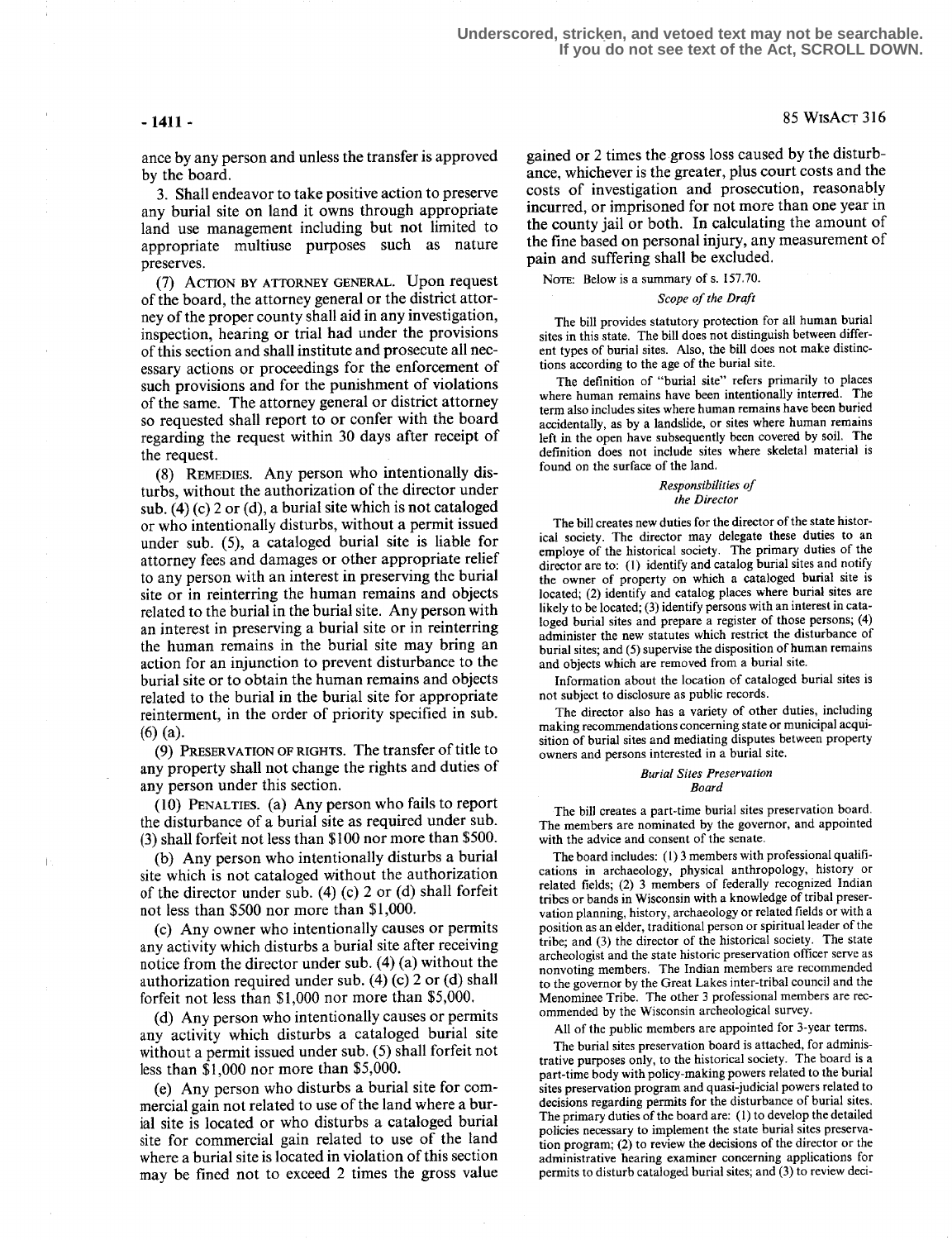### 85 WtsAcT 316

sions of the director regarding the disposition of human remains and objects related to burial which are removed from a burial site.

Initially, the board's duties will focus on developing policies to implement the state burial sites preservation program. The statutes cannot deal with all of the contingencies and fact situations which will occur as the program is implemented. In particular, the board will need to develop additional criteria for including burial sites in the state catalog. For example, the board will need to develop policies for sites where a burial site is known to exist but the precise location is not known. Also, the board will need to develop specific policies for resolving conflicts when more than one person has a substantial interest in a burial site or in reinterment of human remains and objects related to the burial.

The board also has other responsibilities, including a requirement to approve transfers by municipalities of municipal property containing a burial site.

### Duty to Report Disturbance of Burial Sites

The bill creates a requirement, imposed on all persons, to immediately notify the director of the historical society if the person knows or has grounds to believe that a burial site is being disturbed without authorization . A person who fails to report a disturbance of a burial site is subject to a forfeiture.

The reporting requirement does not apply to deaths which must be reported to the police or to the medical examiner or coroner .

#### Protection of Burial Sites

### 1. Uncataloged Burial Sites

No person may intentionally disturb a burial site which is not listed in the state catalog of burial sites unless the disturbance is authorized by the director. The bill creates a procedure for obtaining this authorization.

If the director determines that a proposed activity will not disturb the burial site or will disturb a burial site in which no person on the register has an interest, the director is required to permit the activity. If the director determines that the activity will disturb a burial site in which a person on the register has a substantial interest, the owner must either permit a qualified archaeologist to excavate the burial site or change the activity so as not to disturb the burial site. The owner must allow a reasonable time for the excavation, beginning within 30 days after the time when ground conditions are suitable for excavation.

The director is required to enter an uncataloged burial site into the state burial site catalog if all human remains are not removed from the site.

A person who intentionally disturbs an uncataloged burial site without authorization is subject to a forfeiture of not less than \$500 nor more than \$1,000. An owner who intentionally disturbs or permits the disturbance of an uncataloged burial site without authorization after receiving notice of the statutory requirements is subject to a forfeiture of not less than \$ 1,000 nor more than \$5,000 .

### <sup>2</sup> . Cataloged Burial Sites

[f a burial site is included in the state burial site catalog, a person may only disturb the burial site pursuant to a permit issued by the director. The person must notify anyone listed on the register whom the director determines to have an interest in the burial site and must apply for a permit to disturb the burial site.

A permit to disturb a burial site is issued if the benefits to the applicant in disturbing the burial site outweigh the benefits to any other person with an interest in not disturbing the burial site . The bill includes priorities for the various types of interests in a burial site . A person with an interest in a burial site may request a contested case hearing on the decision to issue a permit. Portions of a contested case hearing which relate to the location of a cataloged burial site must be held in closed session, and those parts of the hearing record are not subject to disclosure as public records.

If a permit is issued to disturb the burial site, the owner must authorize the director or a qualified archaeologist approved by the director to excavate the burial site to remove any human remains. The owner must allow a reasonable time for the excavation, beginning within 30 days after the time when ground conditions are suitable for excavation.

A person who intentionally disturbs or permits the disturbance of a cataloged burial site without a permit is subject to a forfeiture of not less than \$1,000 nor more than \$5,000.

### Disposition of Human Remains and Objects Related ro Burial

If human remains and objects related to burial are removed from a burial site, the director or the hearing examiner must attempt to identify persons with an interest in the reinterment or other appropriate disposition of the human remains and objects . If such a person is identified, the remains and objects are transferred to the person for appropriate reinterment or other appropriate disposition. The bill includes priorities if more than one person has an interest in reinterment or other appropriate disposition.

If the director cannot identify a person with an interest in reinterment or other disposition of the human remains and objects, the director provides for reinterment or other disposition.

#### Burial Sites an Public Lands

The bill creates an additional protection for burial sites on publicly owned land . A public body may not convey land containing a burial site unless the transfer is approved by the burial sites preservation board.

#### Remedies

The bill requires the attorney general or the district attorney of the appropriate county to investigate and prosecute the violations of the burial site statute.

The bill also creates a private remedy in which a person with an interest in the burial site may bring an action for an injunction to prevent further disturbance to the burial site . A person who intentionally disturbs a burial site without authorization of the director is liable for damages or other appropriate relief, and attorney fees, to any person with an interest in the burial site .

#### Disturbing a Burial Site for Commercial Gain

A person who disturbs a burial site for commercial gain commits a misdemeanor and is subject to a criminal penalty. The monetary portion of the penalty is a fine not to exceed 2 times the gross value gained or 2 times the gross loss caused by the disturbance, whichever is greater. This penalty is modeled after the racketeering statute, s. 946.84. In addition to or in lieu of the fine, the bill provides for imprisonment in the county jail for not more than one year.

SECTION 21.  $700.40$  (1) (a) of the statutes is amended to read:

700.40 (1) (a) "Conservation easement" means a holder's nonpossessory interest in real property imposing any limitation or affirmative obligation the purpose of which includes retaining or protecting natural, scenic or open space values of real property, assuring the availability of real property for agricultural, forest, recreational or open space use, protecting natural resources, maintaining or enhancing air or water quality, preserving a burial site, as defined in s. 157 .70 (1) (b), or preserving the historical, architec-

### -1412-